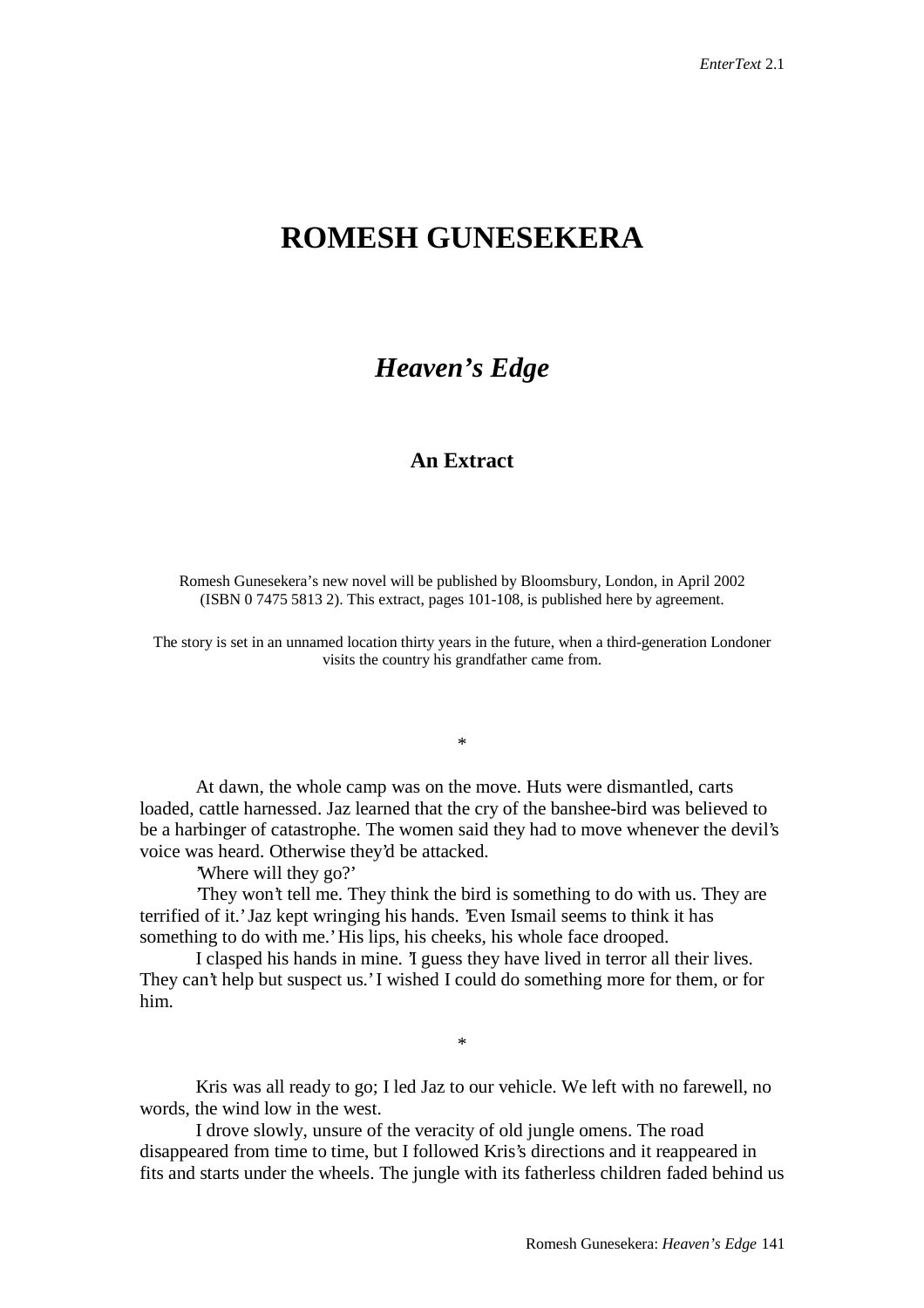in twists of temporary oblivion. We travelled through a more arid zone until finally we reached the lush humps of the hill country. The temperature dropped. I stopped the cruiser and suggested we stretch our legs.

'Here?' Jaz shied away from the door like an animal that had been tricked too often.

I said I needed a break and leant back, putting my hands behind my head. The metal tag was still pinned to my ear and I began to fiddle with it. Much to my surprise it came away in my hand; I couldn't stop the smile spreading across my face. 'It's gone.'

'What?' Jaz took a sidelong look.

'It's come off.' I held up the tag like a Lilliputian trophy.

Kris grinned. For a moment he was almost charming. Then he was out of the vehicle, checking the headlamps, the radiator, the aerials.

Jaz leant over and examined the place where the tag had been. 'You'll have such a cute scar, Marc.'

The brief illusion of freedom, unshackled, was bliss. I hadn't realized how much the metal had been affecting me.

\*

Eldon often invoked the hill country when, as a child, I would help him stir the sweetener in his tea on the patio. 'Tcha, just like in the old days, no? A fine cup of tea, roses, trimmed lawns. The comfort of illusions.' Eldon would launch into a treatise on tea-production, even though for me, at that age, tea was only something textual — far down the alphabet — rather than a matter of taste. 'Two leaves and a bud, that's what they pick, you see. From bushes about the size of you. Tick, tick, tick.' The old man would pretend to pluck them off my head. Then it goes into this huge factory with a wonderful aroma, where the leaves are dried and roasted and rolled and packed off to tickle the fantasies of a global network of humpty-tum addicts.' It took me years to recognize the freshness of that vacuum-packed bouquet he was so fond of, and the reveries it induced, but by then the natural product was on the wane and Eldon's quirky disquisition quite out of date.

I wasn't too happy driving at dusk but Kris was keen that we press on. I switched the headlights on. As we swung around each hairpin bend I saw how the roots of stunted tea bushes gripped the earth. We came to a drive leading down to a factory that, in the fading light, looked as though it had been deserted for decades. Without waiting for Kris to say anything, I turned the cruiser in through the entrance.

'What's this?' Jaz demanded, rested and much more himself.

'A tea factory.'

'Oh, how divine. Happy tea?'

'No. Just tea.' He was incorrigible. I locked the wheel and the cruiser lit the front of the factory in full beam. The windows of the building all had grilles but most had rusted through.

'Just what?'

Kris jumped from the cruiser to check the place out.

I began to tell Jaz how tea had been the major export from the island until synthetics made traditional forms of tea production obsolete everywhere. How tea estates around the globe had turned into tourist museums until real-time museums themselves were superseded by more successful resorts concentrating solely on hedonism …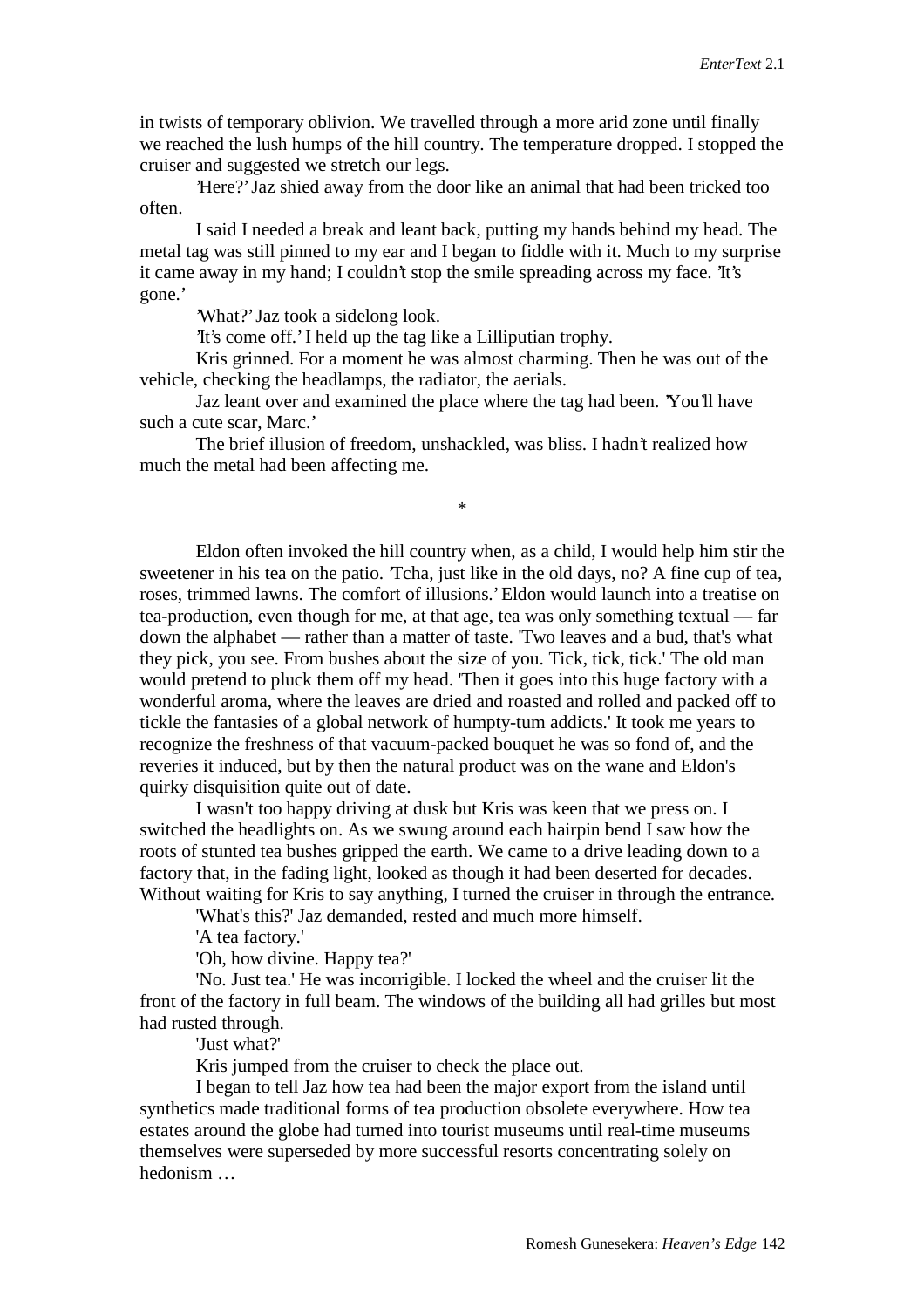Jaz seemed to be watching my mouth, more than listening. 'Like our underground Carnival?' he asked dreamily.

Jaz knew so little of what had happened in his own environment, to care so little for the past. I wished I could give him the bigger picture in some easy dose. 'You see, then they became a subject of organic archaeology, and the best of them were remoulded into evocation centres. That is until war made the air of some tea-hills too ghastly to breathe …' As I was speaking I realized war may not have been the only scourge here; perhaps a reign of autocrats and blunderers coupled to an oligarchy of bloodsucking dorks, as Uva would put it, might have been the bigger curse.

Before I could go on Jaz nudged me, 'Hey, I do like that teapot.' There was a silhouette of a giant teapot at the far end of the factory. 'With a spout like that, it must be happy tea, sweetie.'

At this I lost my temper. I banged the heel of my hand on the steering wheel. 'No, no, no.' I slapped the dashboard. 'This is an ordinary tea factory. Out of commission. Dead. Don't you understand anything? Don't you care about anything?' I shouted at him. 'What the hell am I doing here, I don't know. I am tired out driving this shitty little wagon, trying and trying to give you something of your own miserable history to understand. All to no bloody avail. I just don't want any more sweetie this and darling that from you, sitting there, stroking yourself like God's own head is stuck in your pants. No more, you hear, no more.'

Jaz had recoiled at the outburst. He leaned towards me when I stopped and patted my shoulders gently. 'OK, there, there, simmer down. I was just trying to keep our spirits up, you know. That's all.'

I stared at him, feeling both sorry and upset. It was impossible to stay angry with him. He looked troubled; his flamboyant mask besieged by a thin fuzz of mannish bristles sprouting out of control. I thought again about how the last two days could not have been easy for him. But I was fed up too. I wanted to be alone. I wished I was back in my mousy flat, where I could bask in the comfort of drip-feed dreams and deep screen insulation. It was too late now. I was tired. 'We have to stay here tonight. I'm sorry. I need some quiet. I must sleep.' I didn't care if I sounded like a flatulent old grouch, I wanted to be still.

'Yes, swee...tea. Yes, you must.' He spotted Kris skulking around the building with his flashlight. 'Kris will discover a way in.' He perked up. 'He'll find us somewhere inside to sleep.'

\*

Kris identified the bunkhouse at the back of the factory and broke into it. I followed him in, brushing aside the cobwebs and gunny flakes. The room was empty. Jaz retreated at once into a corner. He dusted a bit of the floor and sat down with his torch. He started to file his nails using the tiny emery board he always carried with him. Kris offered round a packet of biscuits from the cruiser's emergency rations and then settled into a private meditation of his own, nodding to the rasp from Jaz's fingers. I bit into the digestive and let it slowly disintegrate in my mouth. Our plight had blunted my hunger. Jaz seemed too subdued now. I wanted to comfort him but didn't know how. What would become of him? He was not a cross-country trekker, whatever his origins. And Kris? Always so aloof. What would he do when we reached our destination? Uva, I realized, was the only one who could merge us into any kind of a community.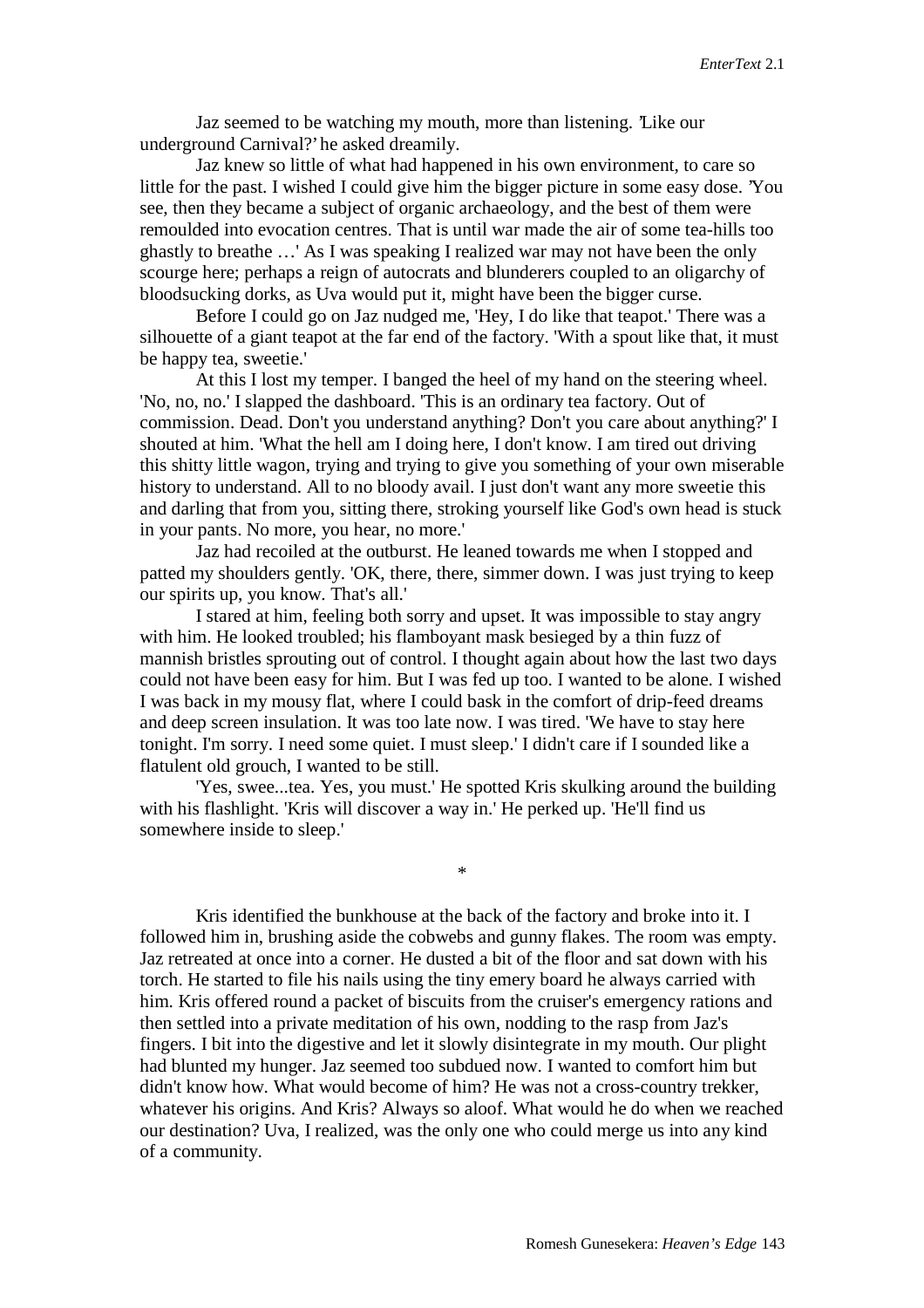'This hill road will take us over the central mountains to Samandia, won't it, Kris?' I tried hard to stop my voice from betraying my concern.

Kris, fiddling with his butterfly knife on the other bunk, looked up as though thwarted or something, but then quickly regained his composure. Nothing else gave in his eyes. Watching him open and close the knife I wanted again to hold it; draw closer to her through the metal clone. 'She knows the way there, doesn't she?' I asked, seeking some reassurance. 'Uva?'

From the other side of the room Jaz stifled a yawn. 'Uhuh, sure she knows. She's always been one for the great outdoors.' He put away his nail-file. 'But a rainforest is not really for me, you know. I like a place with a little electricity. A shaving point at least. Some indoor life.' He let out a heavy sigh. 'Your Samandia is not exactly famous for its bars, you know.'

The next morning the sun was a smoky grey. I made my way on to the main factory floor. The place was gutted. All the machines had been removed, but the interior still smelled of tea. It rose out of the floorboards and off the walls and seemed to stain the air with the odour of old ghosts.

\*

In its heyday who would have been here? Sometimes it is so difficult to remember who belongs where, when. Or why? Whose was the labour, and whose the capital? There would have been blasts of hot air and the noise of dryers and rollers; wheels turning, the smell of burning, roasting tea. Narcotic sweat. There was a time when the sound of machines would have filled the air all around the hills. Factories in full swing. A steam train chugging up to the central hill towns. Eldon loved to recall those scenes, complete with sound effects: the clacking of wheels, the hoot of the engine, the constant gabble of conversations between strangers. It was a land full of talk, he would explain. 'Everyone always wanted to *place* everybody else. People would speak to bridge the gulf between them. We had hope, you know, in those days. We all shared the same vision, the same sense of order even if not all our wealth.'

Sanctimonious claptrap, I suppose, but for me that morning there was no sound in the factory, or outside, other than the sound of my own breath misting the air. No words, no birds. Nothing. It seemed as though there was no one else left in the world. Not that I wanted hordes; all I wanted was Uva. A life that was our own.

I tried to picture her journey. Would she have a vehicle? A cart? A bullock? Anything? Survival with no provisions, only a knife for a weapon, I feared would be impossible however close to the earth she might feel. For an instant then I even doubted if she had understood the plan that had seemed so clear to me. But she must have thought as I did: Samandia was our only hope. I remembered the scent of her body as though she had just passed by, leaving a spoor — an urgent pheromonal odour — for me to follow. But is our lake a pool of sorrow now? I see her curled up in a basket of leaves; her head turned in, her neck bared. My arms are empty; they encompass nothing but air, thinning with each passing moment, and yet I can feel the shape of her being from our last embrace: imperfect but strong. The warmth seeping from her leg curled around mine, the curve of her back, and the painlessness of giving in, falling into a new-found deep, dark past. If I could live my life again, I would wish it to be shorter. Let it end with her, quickly, rather than last so long — these interminable hours of her pain; my vigil, remembering, giving breath to our loosening lives.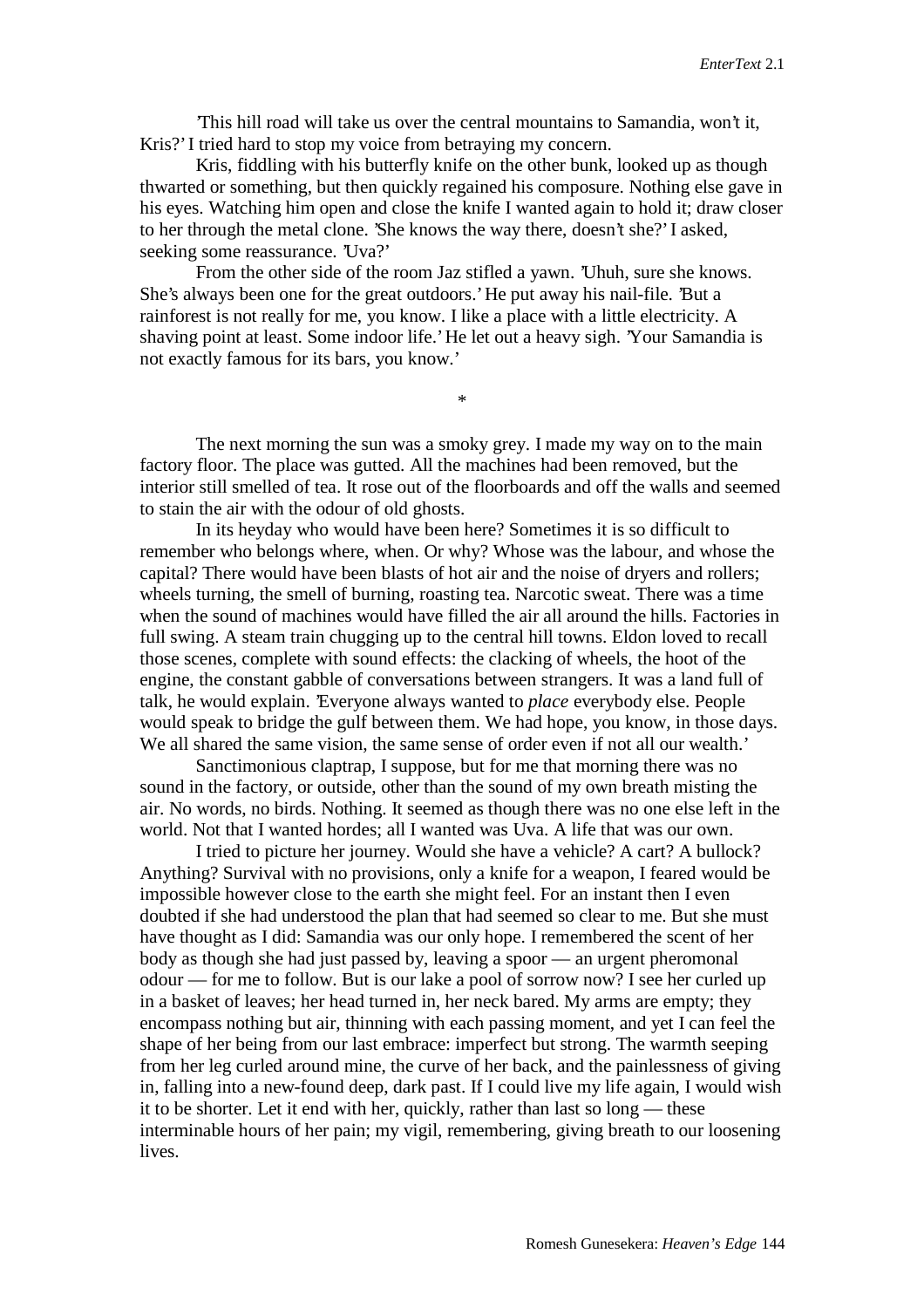\*

Jaz appeared. 'Cuppa tea?' He did an extravagant pirouette across the other end of the factory hall.

'You find some?'

Jaz beamed. 'There's this packet.' He held up a small green carton framed by decorative gold leaves. 'It's full of black stuff. Is it original toasted tea, do you think?'

My heart skipped. Eldon's tea.

'Kris will help me make it. I'll bring the tray out to the front.' A tea tray?

\*

I was just twelve. I wanted to be the first one up in the house. A low snore like the whistle of a turbine emanated from Eldon's room, but by the time I got down the stairs he was already shuffling out. 'Good morning,' he greeted me in a stage-whisper. I followed him to the kitchen which was filled with sunshine. He stood in the light, blinking, then shambled over to the sink and turned on the cold water tap. He let it pour into a plastic washing-up bowl which had streaks of red curry fat stuck to the rim. After the statutory two minutes, he filled the electric kettle and switched it on. He opened a Twinings tea caddy and picked two tea bags and put them into a white teapot. He didn't bother to warm it. 'I am not a slave to habit,' he mumbled more to himself than to me. 'In any case it is nearly summer,' he observed, as if it made a difference. The beauty of spring and summer for Eldon was being able to spend time in the garden, in the open air, making up for a winter indoors where the central heating dial was permanently fixed at 24 degrees Celsius. His skin would become drier than tissue paper, until the summer allowed it to heal again. Eldon said even the blood flowed around his body a little easier after the honeysuckle bloomed on Mayday. The robin was on the window sill, staring in. 'Hungry, are you?' Eldon lifted a microwave dish cover and picked at the fried belly pork that Cleo had saved from the previous night's dinner. He opened the side window and the robin hopped a couple of steps back, staring defiantly. Eldon placed a charred piece of rind on the window sill. The robin immediately hopped over and picked it up. After another quick stare at Eldon, it flew away, whirring. The kettle bubbled to a roar and clicked itself off, the water subsiding like a passing jet. For some reason I became conscious of his tremendous age then. I felt anxious watching him pour the hot water into the teapot. After a quick stir, he closed the lid. He got two cups and saucers out, making more of a clatter. 'This is my test,' he grinned at me. 'Carrying a tray with two cups, one for me and one for your grandma.' He had invested in extra large cups so that he could carry them half-full, with plenty of margin for spillage during the bumpy ride upstairs, and yet retain enough liquid for more than a single sip in bed. It meant the tray was substantially heavier. The weight should be helpful, he explained, for finding the centre of gravity, in keeping his hands steady. But that morning his wrists seemed to show the strain. He grumbled about having to do too many infuriating calculations to work out what was best: reduce the volume of tea and thereby the weight; walk faster and reduce the time but increase the risk of a missed step; take one cup at a time. Drink his first, then take Cleo hers, or vice versa. He looked for a moment like a harassed captain of an aircraft, constantly redistributing his payload for optimum lift in a journey from nowhere to nowhere.

I offered to carry it for him.